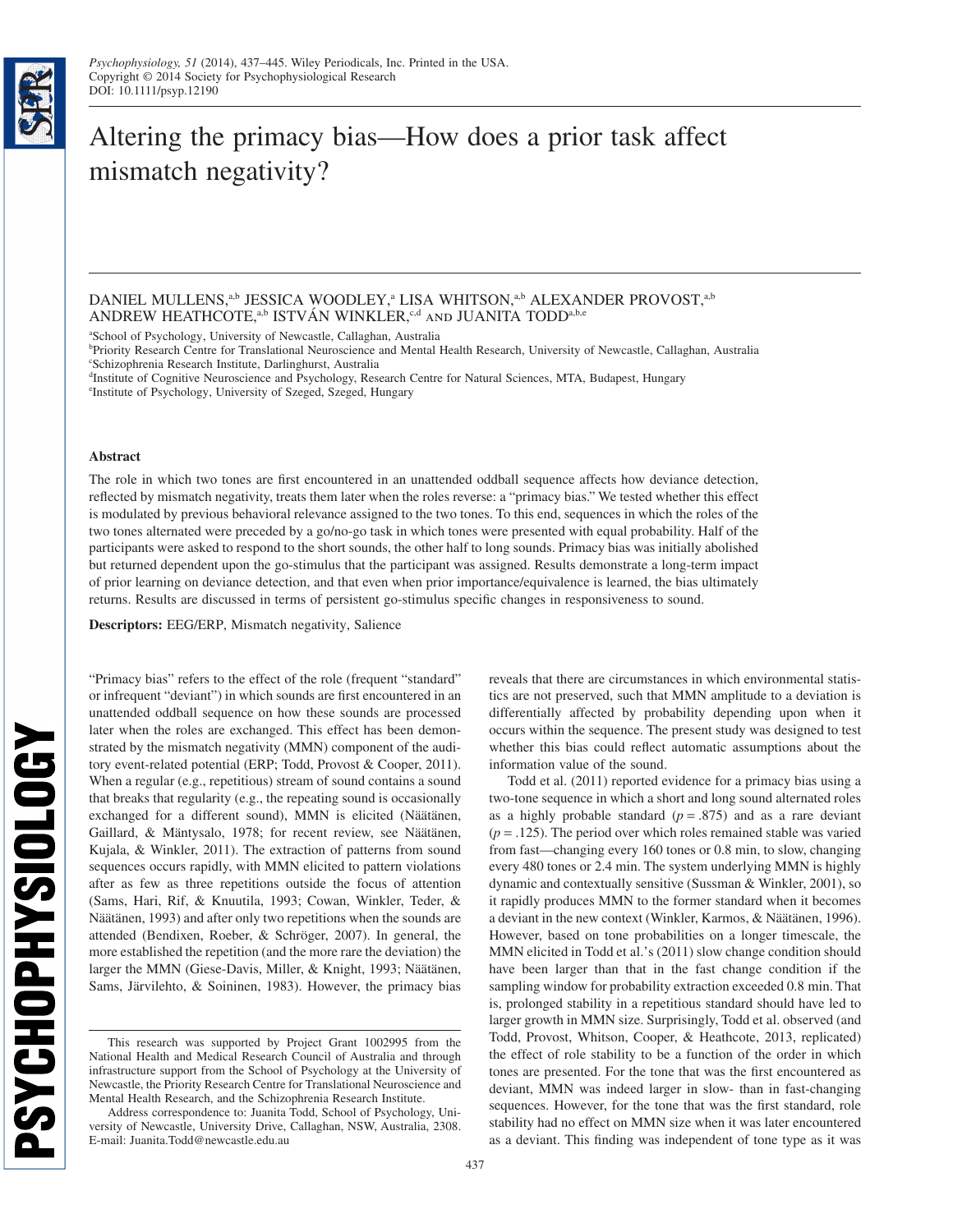present in both the subgroup, who always heard the sequence with the long sound as the first deviant, and the subgroup, who always heard the sequence with the short sound as the first deviant (Todd et al., 2011). These data appear to violate a fundamental assumption about the MMN process—that MMN size should reflect transition statistics in the acoustic stream (Garrido et al., 2008; Wacongne, Changeux, & Dehaene, 2012). Although others have drawn attention to the fact that context-dependent factors can influence the MMN-generating process (e.g., Sussman, Sheridan, Kreuzer, & Winkler, 2003; for a review, see Sussman, 2007), these data revealed a profound bias of unknown origin on the deviance detection system.

Todd et al. (2011) drew an analogy between the primacy bias and the concept of "lasting first impressions"—that is, the resistance of one's initial impression to re-evaluation. They also likened the bias to a latent inhibition-like effect suggesting that initial exposure to the first tone as a highly repetitious and uninformative sound altered subsequent learning about this sound. Todd et al. (2013) designed a study to test the latent inhibition-related explanation of bias. This study utilized a similar design to the first (short and long sounds alternating roles as standard and deviant), but the order of the first deviant was manipulated within subjects to test the longevity (or alternately the flexibility) of the bias. In orders 1 and 3, the long sound was the first encountered deviant and in order 2, the short sound was the first encountered deviant. The results of order 1 replicated the earlier finding where only MMN elicited to the first deviant (the long sound) was larger in the slow- than fast-changing sequence. In order 2, presented with only a 5-min silent break after the order 1 sequence, once again only MMN to the first encountered deviant (this time, the short sound) was modulated by speed of change. These results confirm the rapid establishment of an order-dependent bias linked to initial sequence structure. However, in order 3 (repetition of order 1), the bias was abolished, with MMN to both sounds larger for slow- than fastchanging sequences. The latent-inhibition explanation cannot account for either the reversal of the bias between order 1 and 2 or the lack of bias observed in order 3 (depending on the hypothetical duration of the inhibition effect). Instead, the complete disappearance of the primacy bias in the repeat of order 1 was interpreted as indicative of a meta-learning process. Meta-learning was proposed to account for why stability modulation for MMN to the long deviant (first deviant in order 1) fails to occur when it is encountered second in order 2, yet the stability modulation observed on the MMN to the short deviant (first deviant in order 2) reappears in order 3. The disappearance of primacy bias was proposed to indicate higher-order learning that may promote flexible monitoring of all sounds in an environment with changing sound relevance.

Data from both studies imply that the initial sequence structure has a profound effect on how information about the two tones is subsequently sampled. One explanation put forward by Todd et al. (2013) is that the bias emerges due to an automatic determination of the potential information value of the two sounds. The frequent repetition of the initial standard without any linked consequence (i.e., no behavioral relevance) may result in "stamping in" high confidence that this sound is of low importance. In contrast, the first encountered deviant has unknown and thus comparatively higher behavioral relevance. This initial impression may then alter how information about the two sounds is processed. Todd et al. (2013) further suggest that the results observed in their order 3 may reflect that, once the bias has operated in both directions, both sounds are recognized as equally important, and cortical responsiveness is affected similarly for both. The present study was designed to test this hypothesis by repeating the paradigm used in Todd et al. (2013), but preceded by a go-stimulus detection task comprising the same two tones used in the oddball sequences. If the primacy bias is due to a different attribution of behavioral relevance for the two sounds, completion of the go-stimulus detection task should alter the effect through the prior assignment of (different) behavioral relevance to the two sounds.

The behavioral task used was a simple go-stimulus detection task in which 50% of the sounds were identical to the long sounds that participants would later hear in the oddball sequence, while the other 50% were equivalent to the short sounds in the subsequent oddball sequence. Half of the participants were asked to respond as quickly as possible to the long sound (long go-stimulus group) and the other half to the short sound (short go-stimulus group). Thus, both sounds had (albeit opposite) behavioral relevance for both groups: the occurrence of the designated go-stimulus cued the need to respond and the occurrence of the designated no-go stimulus, the need to inhibit a response. We hypothesized that if the primacy bias is due to assignment of higher behavioral relevance attributed to the first deviant, then the prior task would either abolish the bias (due to both sounds having behavioral relevance in the task) or interfere with the establishment of a bias favoring the no-go stimulus (i.e., no short-sound bias in order 2 for the long-prime group and no long-sound bias in order 1 and 3 for the short-prime group).

#### **Method**

#### **Participants**

A total of 30 healthy participants (aged 18–35 years; mean = 22.4;  $SD = 4.6$ ) were recruited. Of the total group, nine were male, and all participants were recruited from the first-year undergraduate Psychology student body at the University of Newcastle or volunteers from the community. Volunteers were excluded if they were under 18 or over 35 years of age, were diagnosed with or being treated for mental illness, had a first-degree relative with schizophrenia, regularly used recreational drugs, regularly consumed alcohol heavily, had a history of neurological disorder, head injury, or surgery, or a hearing impairment. Course credit was offered for participation to students, and cash remuneration to community volunteers. Written informed consent was obtained from all participants.

## **Go-Stimulus Detection Task**

Participants' encountered long (60 ms) and short (30 ms) 1000 Hz pure tones presented binaurally over headphones at 75 dB SPL. Each sound was created with a 5-ms rise/fall time, and either a 20-ms or 50-ms pedestal to produce a 30-ms and 60-ms sound, respectively. Short and long tones were pseudorandomly presented at equal probability (50:50) with the restriction that no more than three of the same sounds occurred in a row. The assigned go-stimulus was either the short tone (short go-stimulus group) or long tone (long go-stimulus group), which was alternated across participants. Participants were presented with three blocks of 100 sounds presented at a 300-ms stimulus onset asynchrony, and were instructed to push a button each time the go-stimulus sound was heard (150 total go-stimulus, 50 for each block). There were 15 participants in the short go-stimulus group and 15 in the long go-stimulus group. As Todd et al. (2011) found a relationship between auditory sensory memory and bias, subgroup performance was matched on total digit span score (the sum of forwards and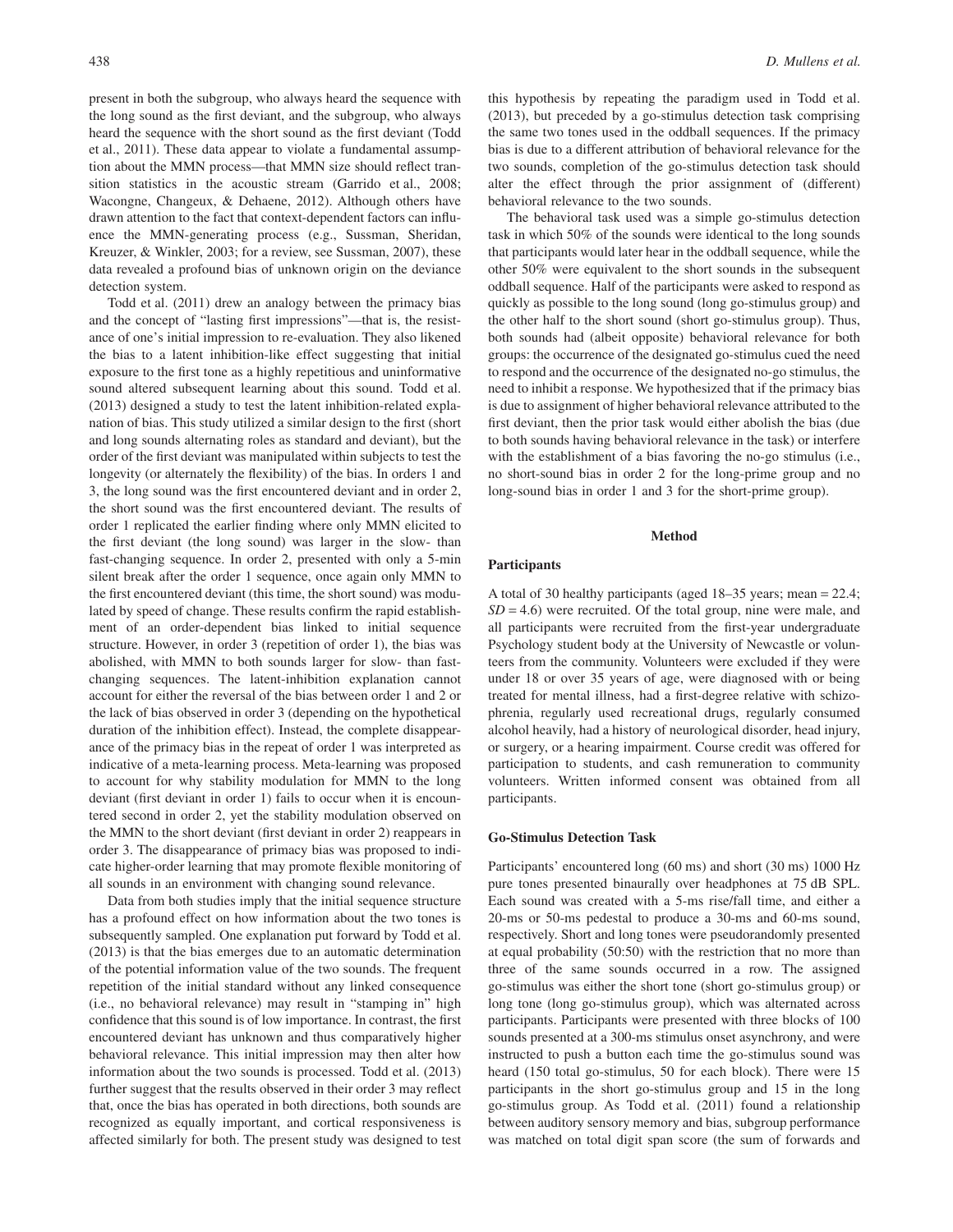

**Figure 1.** Example structure of tone sequences used by Todd et al.'s (2011, first row only) and the present study. Cross-hatched rectangles represent blocks with a short standard and long deviant tone, and gray rectangles represent blocks with reversed tone probabilities; in both *p* (standard) = .875 and *p* (deviant) = .125. Note that Todd et al. also used several intermediate speeds and found no difference between results when the different speeds occurred in different orders, and so only the slow then fast order was used in the present study.

backwards scores, short go-stimulus group mean = 18.58 (*SD* = 3.85), long go-stimulus group mean =  $18.74$  ( $SD = 3.25$ ), a task in which participants hear digits spoken at a rate of one per second and have to repeat them back in forwards or backwards order (Wechsler, 1997).

#### **Oddball Sequences**

The same short and long sounds were presented in two different block types characterized by different sound probabilities. These were classified as short standard blocks where the 30-ms (short) sound was highly probable  $(p = .875)$  and the 60-ms (long) sound was the rare deviant ( $p = .125$ ); and long standard blocks where the probabilities were reversed (60-ms presented  $p = .875$  and 30-ms,  $p = .125$ ). Figure 1 depicts the sequences. Both short and long standard blocks were presented with slow and fast alternation rates. The slow-changing sequence contained 1,920 sounds in blocks alternating after every 480 tones, which created a role-stability period of 2.4 min (two repeats of each block). The fast-changing sequence contained the same number of sounds, but the blocks alternated every 160 tones creating a role-stability period of 0.8 min (six repeats of each block). Each sequence lasted 9.6 min in total.

The sequences were presented in two different orders as per Figure 1 and replicated the protocol used by Todd et al. (2013). The slow sequence always preceded the fast sequence. In order 1 and order 3, the sequence began with the short standard blocks while in order 2, the sequence began with the long standard block first. A 2-min break was enforced between order conditions, and short 1–2 min breaks occurred between sequences to allow participants to move or stretch (total testing time of approximately 1 h and 15 min).

## **Procedure**

All participants completed a screening interview to ensure inclusion criteria were met. Audiometric screening using a pure tone audiometer established hearing thresholds across 500 Hz to 4000 Hz to check for adequate hearing  $(\leq 20 \text{ dB HL})$  and exclude participants with hearing loss. Participants were then fitted with a Neuroscan Quik-Cap with tin electrodes, which included nose and mastoid electrodes. The continuous electroencephalogram (EEG) was recorded on a SynAmps 2 Neuroscience system at 1000 Hz sampling rate (high-pass 0.1 Hz, low-pass 70 Hz, notch filter 50 Hz, and a fixed gain of 2010). EEG data were recorded from 10 scalp electrode locations (FZ, FCZ, CZ, PZ, F3, FC3, C3, F4, FC4, C4 in accordance with the 10–20 system plus left mastoid, right mastoid) and referenced to the nose. Vertical and horizontal electrooculograms were monitored by electrodes above and below the left eye, and 1 cm from the outer canthi of each eye to monitor blinks and unnecessary eye movements. Impedances were reduced to below 5 kΩ before recording commenced.

Participants completed the go-stimulus detection task first, and the oddball sequences followed with the break between the task and sequences no longer than 5 min. Oddball sequences were presented over headphones while the participant viewed a silent DVD with subtitles and was asked to remain as still as possible (to minimize movement artifact in the ERP) and to ignore the sounds and focus attention on the movie.

#### **Data Analysis**

Go-stimulus detection performance was quantified in terms of hit rate (correct go-stimulus identification), false alarm rate (gostimulus response to no-go stimulus sounds), and sensitivity (Snodgrass & Corwin's, 1988, logistic discrimination index). Results for the sensitivity index were compared in a mixed model analysis of variance (ANOVA) with block (1, 2, 3) as the withinsubjects factor and group (short prime, long prime) as the betweensubjects factor.

The continuous EEG was first examined offline for major artifacts and corrected for eye blinks using the procedures in Neuroscan's Edit software. The method applies a regression analysis in combination with artifact averaging (Semlitsch, Anderer, Schuster, & Presslich, 1986). The average artifact response algorithm generated was assessed for adequacy (more than 30 sweeps in the average and  $\lt 5\%$  variance) and was applied to the continuous data files. The data were epoched from 50 ms prestimulus to 300 ms poststimulus. Epochs containing variations exceeding  $\pm$  70 µV were excluded. The data were used to generate 12 ERPs to standard tones, 12 ERPs to deviant tones, and 12 difference waves per participant (Short and Long Version × Slow and Fast Sequences  $\times$  3 Orders). The first five standards in a block and the first standards after each deviant were excluded from averages. Data for two participants allocated to the short go-stimulus group were rejected due to poor quality, leaving 13 participants in this group.

Epochs were baseline corrected prestimulus and then averaged according to stimulus type. The standard and deviant ERPs were digitally filtered with a low-pass of 30 Hz. Difference waves were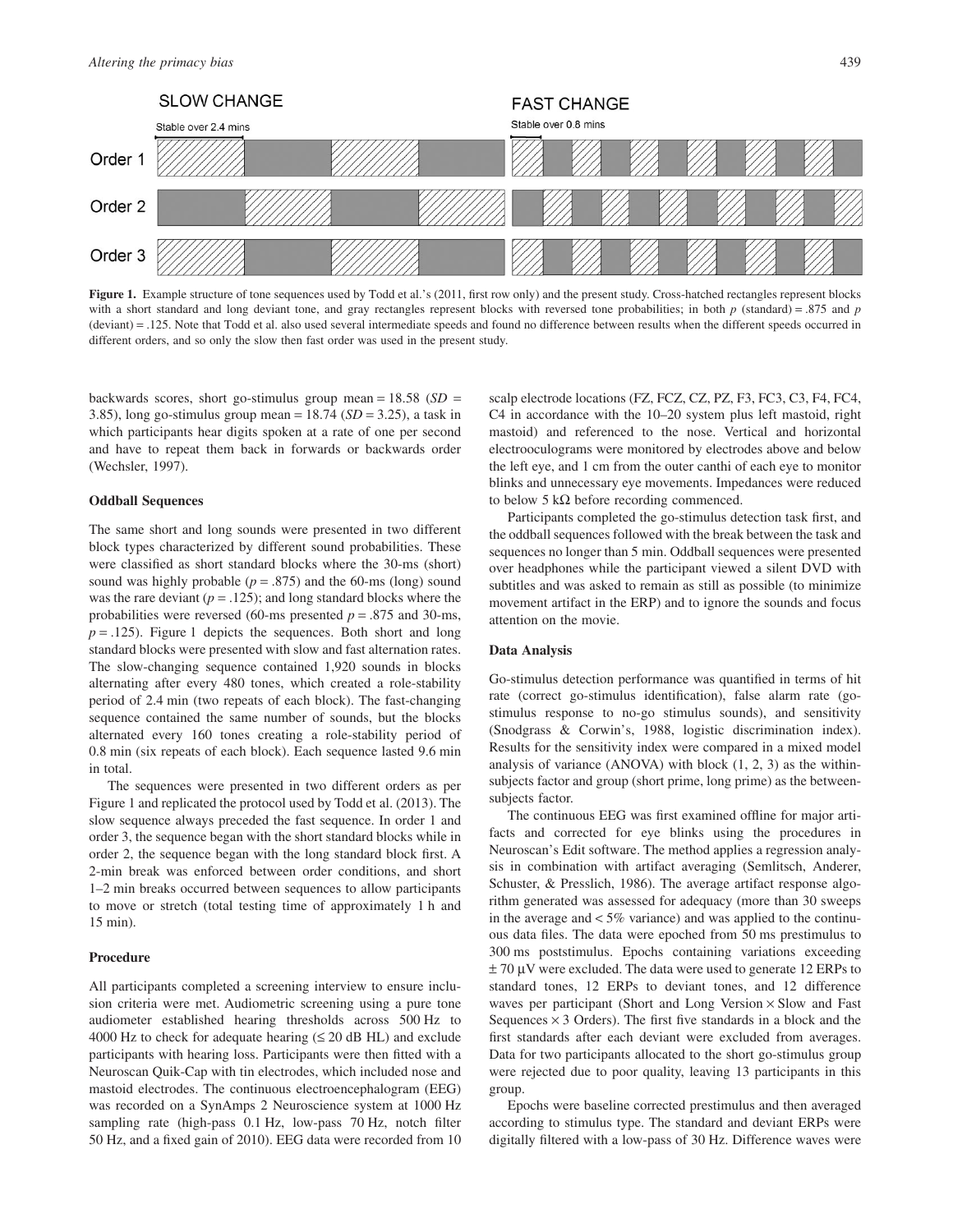

**Figure 2.** The group-averaged mastoid rereferenced MMN waveforms at F4 to short (gray line) and long (black line) deviant tones in the fast- and slow-change sequences for orders 1–3.

computed by subtracting the averaged response to each standard from the averaged response to each deviant in each sequence. For example, the difference wave to a 30-ms deviant in fast change blocks was created by subtracting the ERP to the 30-ms standard in fast change blocks from the ERP to the 30-ms deviant tone in the fast change blocks. This reduces contribution of exogenous component differences in the computation of MMN (Jacobsen & Schröger, 2003). The difference waves were then filtered with a low-pass of 20 Hz (lower cut-off recommended for MMN; Kujala, Tervaniemi & Schröger, 2007). All ERPs were rereferenced to the averaged activity at the left and right mastoid sites to maximize signal-to-noise ratio (Joutsiniemi et al., 1998).

MMN was quantified in difference waveforms by finding the latency of the negative peak within 100–250 ms poststimulus and measuring the mean voltage within a window with 10 ms on either side of the peak (a mean-peak measure). Mean-peak amplitudes at F4 were analyzed in a mixed model ANOVA using within-subjects factors of order (1, 2, 3), speed of change (fast, slow), and tone (short, long), and a between-subjects factor of group (short go-stimulus, long go-stimulus). Within-subjects contrasts were analyzed to identify significant linear and quadratic trends. ERPs to standard tones were overlaid for identification of periods of apparent difference. Mean amplitude was extracted from 100–150 ms, and the same mixed model ANOVA design was used to investigate effects. All significant results are reported together with the  $\eta^2$ effect size and the ε Greenhouse-Geisser corrections for sphericity where appropriate.

#### **Results**

# **Go-Stimulus Detection Task**

A repeated measures ANOVA confirmed a main effect of block on sensitivity  $(\epsilon = .72, F(2,54) = 18.48, p < .001)$ . As groups did not differ significantly on any index of go-stimulus detection performance, results are presented collapsed over group. Go-stimulus detection on block 1 was low on average (hit rate  $M = 0.54$ ,  $SD = 0.07$ , false alarm rate  $M = 0.19$ ,  $SD = 0.07$ , sensitivity  $M = 2.93$ ,  $SD = 0.52$ . Performance improved dramatically for block 2 (hit rate  $M = 0.82$ ,  $SD = 0.03$ , false alarm rate  $M = 0.07$ ,  $SD = 0.03$ , sensitivity  $M = 5.34$ ,  $SD = 0.36$ ) and remained stable for block 3 (hit rate  $M = 0.86$ ,  $SD = 0.03$ , false alarm rate  $M = 0.08$ ,  $SD = 0.03$ , sensitivity  $M = 5.64$   $SD = 0.41$ ). Given the rapid delivery rate of sounds, the improvement in sensitivity may in part reflect adjusting to the short stimulus onset asynchrony.

# **MMN Results**

Difference waves at F4 for short and long tones for the fast- and slow-changing sequences are presented in Figure 2 for each of the three sequence orders and both go-stimulus groups. The mean-peak amplitudes of each of the MMNs at F4 are presented in Figure 3. The omnibus repeated measures ANOVA produced a significant main effect of speed,  $F(1,26) = 16.80$ ,  $p < .001$ ,  $\eta^2 = .39$ , and an Order  $\times$  Tone,  $\varepsilon$  = .97,  $F(2,26) = 8.25$ ,  $p < .001$ ,  $\eta^2 = .24$ , as well as an Order  $\times$  Tone  $\times$  Speed interactions,  $\varepsilon = .87$ ,  $F(2,54) = 3.22$ ,  $p < .05$ ,  $\eta^2 = .11$ . Analysis of trends additionally revealed that the three-way interaction was further modified by group in a quadratic trend (Order  $\times$  Speed  $\times$  Tone  $\times$  Group,  $F(1,26) = 4.55$ ,  $p < .05$ ,  $\eta^2$  = .15). To explore interactions, the results analyzed separately within orders, groups, and speed are reported below.

Analysis restricted to order 1 revealed a main effect of speed only,  $F(1,26) = 5.70$ ,  $p < .05$ ,  $\eta^2 = .18$ , with MMNs in the slowchanging sequences generally larger than in the fast-changing sequences for both tones (see Figure 3). Analysis of order 2 data revealed a main effect of speed,  $F(1,26) = 14.90$ ,  $p < .001$   $\eta^2 = .36$ , further modified by tone and group (Speed  $\times$  Tone  $\times$  Group interaction,  $F(1,26) = 5.40 \, p < .05$ ,  $\eta^2 = .17$ ). This interaction is apparent in Figure 3, where the short but not the long go-stimulus group showed a much larger speed effect on the short than the long tone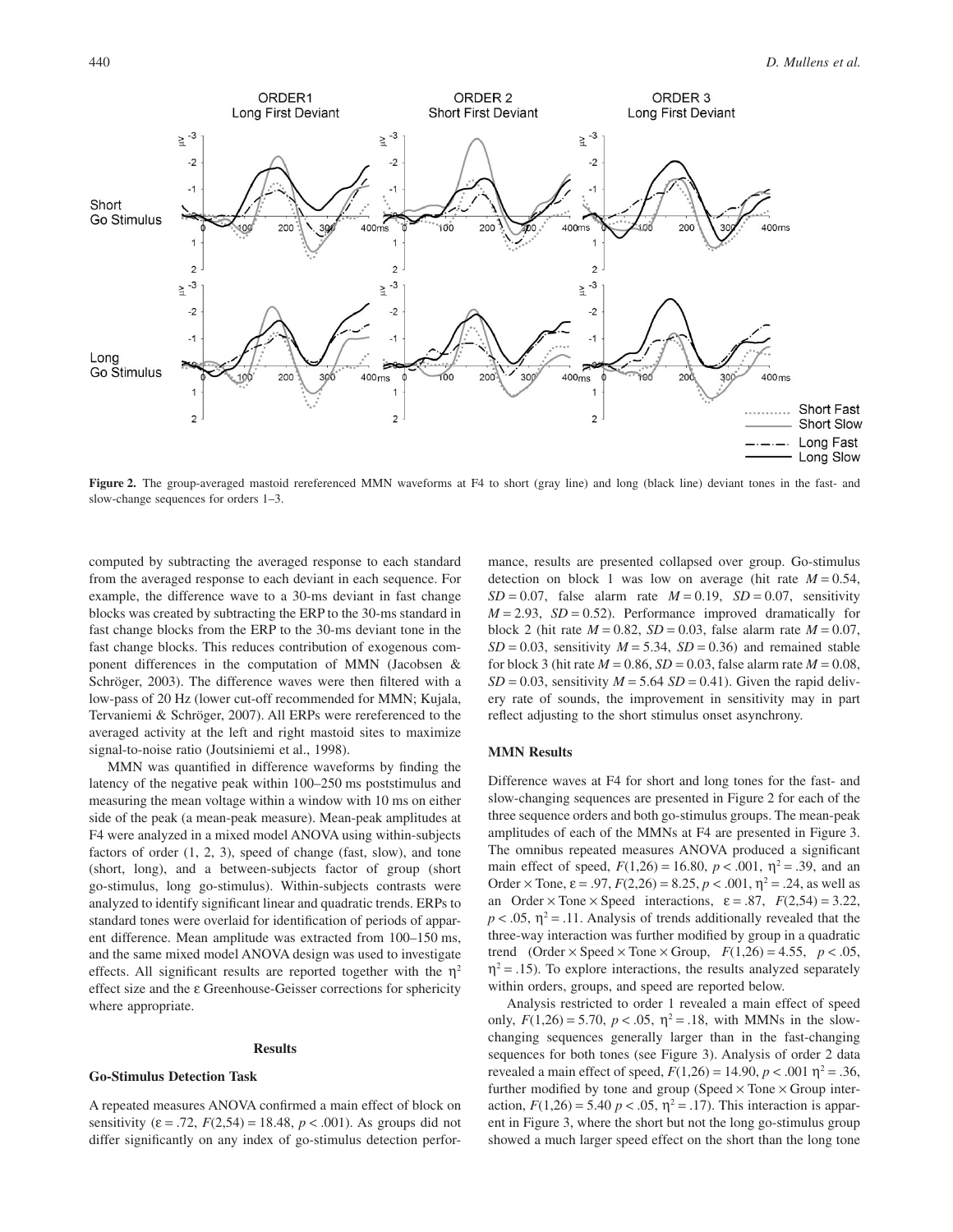

**Figure 3.** The group-averaged peak amplitudes for MMN to short and long deviant sounds as a function of change speed and block order. Results are presented separately for the short and long go-stimulus groups at F4. Error bars = Morey's (2008) corrected normalized within-subjects standard errors. [Correction added on 4 March 2014, after first online publication: Figure 3 has been reformatted to match the figure legend.]

MMN amplitudes. Finally in order 3, the analysis revealed a main effect of tone only,  $F(1,26) = 5.05$ ,  $p < .05$   $\eta^2 = .16$ , due to the MMN to the long tones being larger overall in both groups. In general, it is clear that the two groups produced similar data for orders 1 and 3 (where the sequence begins with the long deviant) but differ substantially in their responses for order 2 (where the sequence begins with the short deviant).

Analysis restricted to the short go-stimulus group revealed a significant main effect of speed,  $F(1,12) = 8.26$ ,  $p < .05$ ,  $\eta^2 = .41$ , and an Order  $\times$  Tone interaction,  $\varepsilon$  = .98,  $F(2,24)$  = 4.61,  $p < .05$ ,  $\eta^2$  = .40. Analysis of trends revealed the former to be characterized by a linear pattern (slow-changing larger than fast-changing MMN amplitudes) with the Order  $\times$  Tone interaction defined by a quadratic trend,  $F(1,12) = 6.58$ ,  $p < .025$ ,  $\eta^2 = .35$ , that was further modified by speed (Order  $\times$  Tone  $\times$  Speed interaction,  $F(1,12) = 6.76$ ,  $p < .05$ ,  $\eta^2 = .36$ ). The trends in the data are best visualized in Figure 4, where the MMN amplitudes for each tone are plotted as a function of order, separately for the fast- and the slow-changing sequences. In Figure 4, it is clear that the effect of order differs for the two tones as a function of speed—the difference between slow- and fast-changing sequence MMNs to the short tone clearly increases in order 2 (a quadratic trend in an Order  $\times$  Speed interaction,  $F(1,12) = 15.30, p < .005, \eta^2 = .56,$ whereas the MMN to the long tone remains unchanged (no significant effects or interactions for the long tone MMNs).

Analysis within the long go-stimulus group revealed a main effect of speed,  $F(1,14) = 8.57$ ,  $p < .05$ ,  $\eta^2 = .38$ , and an Order  $\times$ Tone interaction,  $F(1,14) = 4.08$ ,  $p < .05$ ,  $\eta^2 = .23$ . Unlike the short go-stimulus group, the long go-stimulus group did not show any increase in MMN amplitude to the 30-ms tone in the slow sequences for order 2, and the Order  $\times$  Tone interaction for this group was defined by a linear trend only,  $F(1,14) = 6.90$ ,  $p < .02$ ,  $\eta^2$  = .33). For the 30-ms tone MMN amplitude, there was a significant linear trend for order,  $F(1,14) = 6.83$ ,  $p < .05$ ,  $\eta^2 = .33$ , with the MMN declining over orders 1 to 3 (see Figure 4). In contrast, for the long tone, there was a linear trend for speed,  $F(1,14) = 6.84$ ,  $p < .05$ ,  $\eta^2 = .33$ ) with slow-changing MMN amplitudes larger than fast-changing ones across the three orders.

Analyses within the fast-changing sequence data revealed no main effects or interactions. In contrast, the slow-changing sequence data was characterized by an Order  $\times$  Tone interaction,  $\varepsilon = .77$ ,  $F(2,52) = 12.11$ ,  $p < .001$ ,  $\eta^2 = .32$ , which was further modified by group in quadratic trends (Order  $\times$  Tone  $\times$  Group interaction,  $F(1,26) = 4.50$ ,  $p < .05$ ,  $\eta^2 = .15$ ). Although both short and long go-stimulus groups exhibited an Order  $\times$  Tone interaction in slow-changing sequence data,  $ε = .67$ ,  $F(2,11) = 18.88$ ,  $p < .005$ ,  $\eta^2 = .43$ , and  $\varepsilon = .84$ ,  $F(2,13) = 4.85$ ,  $p < .05$ ,  $\eta^2 = .26$ , respectively, the former was characterized by a quadratic trend (marked by a prominent difference between the MMNs elicited by the two tones in order 2,  $F(1,12) = 20.21$ ,  $p < .001$ ,  $\eta^2 = .63$ ), whereas the latter was characterized by a linear trend (the difference between MMN amplitudes to the two tones increasing across the orders with the MMN amplitude for long tones increasing and that for the 30-ms tones decreasing,  $F(1,14) = 7.69$ ,  $p < .05$ ,  $\eta^2 = .38$ ). The difference in trends is visible in Figure 4.



**Figure 4.** The group-averaged peak amplitudes for MMN to short and long deviant sounds emphasizing how block order effects on speed of change differ between groups. Error bars = Morey's (2008) corrected normalized within-subjects standard errors.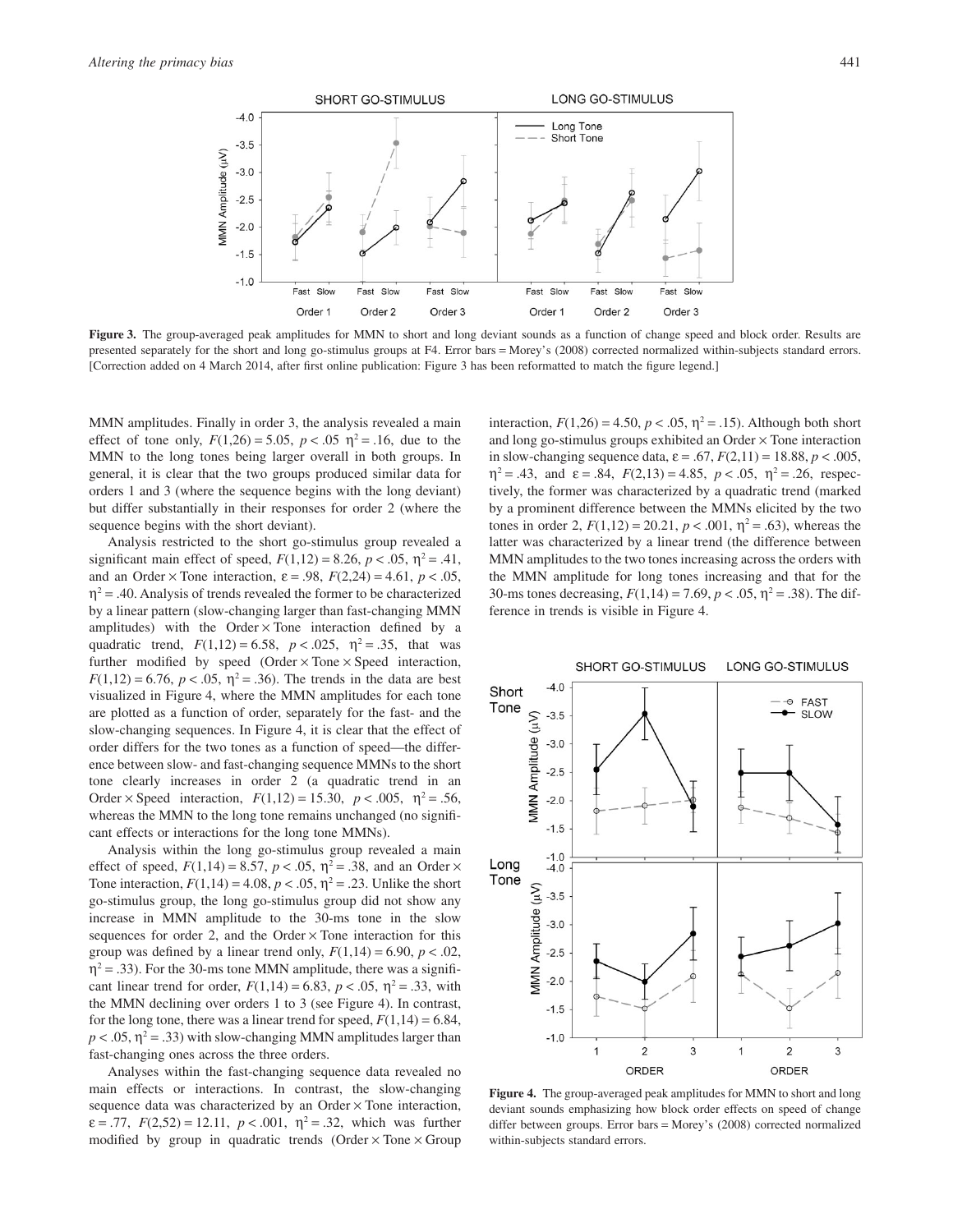

**Figure 5.** The group-averaged ERPs to standard tones F4 to short (gray line) and long (black line) tones in the fast and slow change sequences for orders  $1 - 3$ 

## **Analysis of the ERP Responses Elicited by the Standards**

The right frontal (F4) ERP responses to the standard tones for each order and speed are presented in Figure 5, separately for the short and long go-stimulus groups. Differences apparent in the ERP responses appeared maximal between 100 and 150 ms. Therefore, mean amplitudes for this interval were computed. A repeated measures ANOVA revealed a Tone  $\times$  Speed interaction,  $F(1,27) = 25.88$ ,  $p < .001$ ,  $\eta^2 = .49$ . For the long tone, there was a clear main effect of speed (MMN amplitudes larger for slow- than for fast-changing sequences,  $F(1,27) = 14.41$ ,  $p < .001$   $\eta^2 = .35$ ) which was not modified by group. In contrast, for the 30-ms tone, there were no significant effects or interactions, only a significant linear trend in Order  $\times$  Speed,  $F(1,27) = 4.42$ ,  $p < .05$ ,  $\eta^2 = .14$ . Specifying this interaction revealed that speed only impacted significantly on the amplitude of the positivity in order 3 where it is in fact larger for the fast- than for the slow-changing sequence, paired  $t(28) = 2.83$ ,  $p < .01$ .

## **Discussion**

The primacy bias (Todd et al., 2011, 2013) is not explained by existing theories about how MMN amplitude should change with environmental sound statistics. Given that MMN amplitude can lead to orienting responses (Näätänen & Gaillard, 1983; Näätänen, Kujala, & Winkler, 2011), understanding influences on the MMN amplitude can provide insights into the processes that determine resource allocation in the brain. This study was designed to assess the primacy bias when the two tones are assigned roles prior to encountering them in the oddball sequences. In the current study, the long and short tones were first encountered in a go/no-go task where they had equal probability. So, the first difference from previous studies in which the bias has occurred is that neither tone is first encountered as rare. Further, participants were divided into two groups differing only in terms of whether they were asked to respond to occurrences of the short tone (short go-stimulus group) or to the long tone (long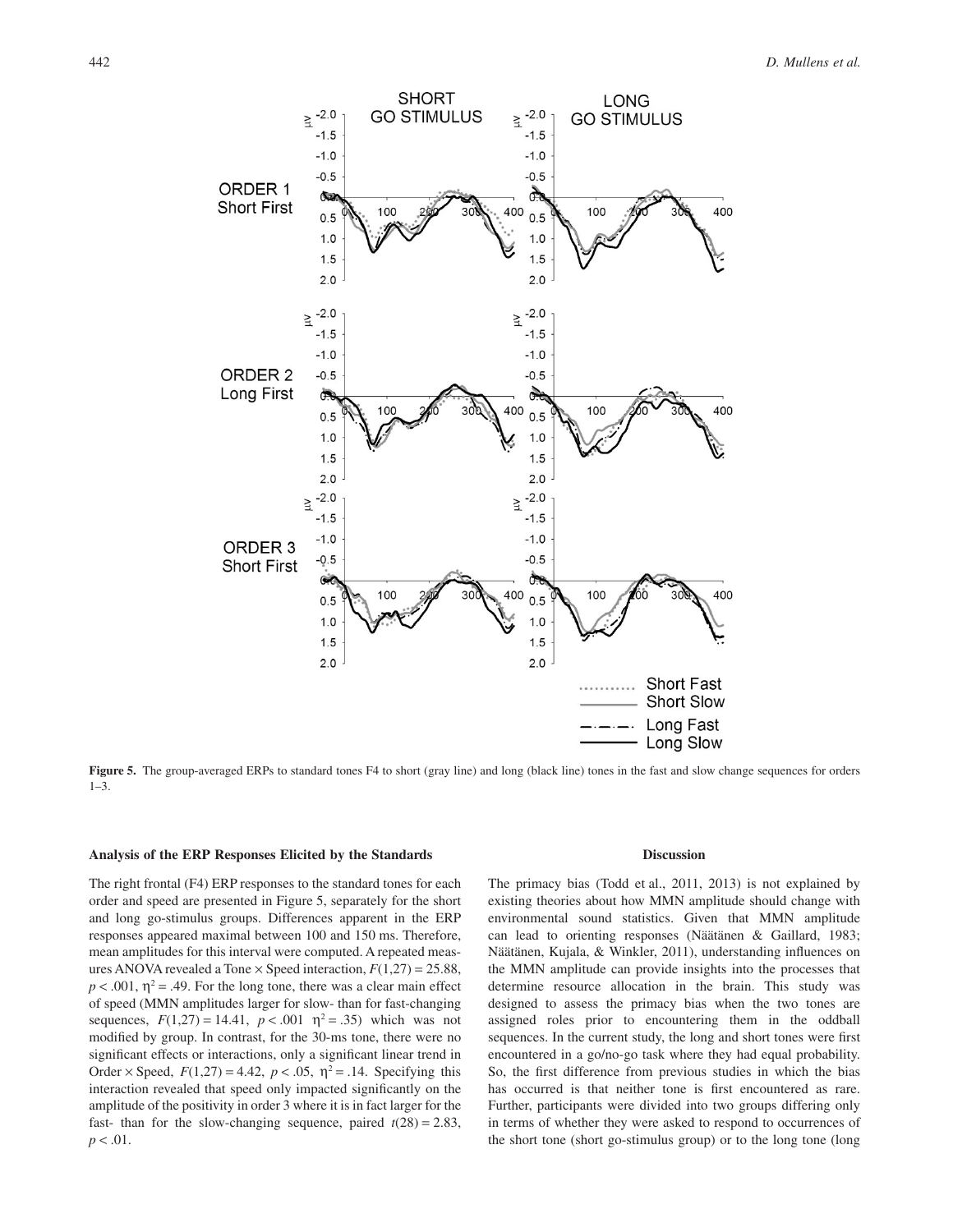go-stimulus group) in the initial task. Thus, the other difference between the current and previous studies was that both tones had behavioral relevance prior to being presented within the oddball sequences: one tone required a response whereas the other that a response should be withheld. Performance on the task indicated that both groups achieved equivalent (and high) sensitivity in differentially responding to the tones.

The MMN data acquired in this study reveal a complex pattern of results that are only partially consistent with the hypothesis that the prior task would either abolish the bias (due to both sounds having behavioral relevance in the task) or interfere with the establishment of a bias favoring the no-go stimulus (i.e., no short-sound bias in order 2 for the long-prime group and no long-sound bias in order 1 and 3 for the short-prime group). The MMN data definitely differ from that observed in Todd et al. (2013). Firstly, the typical pattern of the bias characterized by a Tone  $\times$  Speed interaction is absent in order 1. Instead, order 1 data were characterized by MMN to both tonal deviants being larger in slow- than in fast-changing sequences as reflected in a main effect of the speed factor. As reviewed in the introduction, the primacy bias is characterized by the absence of significant modulation of the MMN amplitude to a deviant that was first encountered as a standard. In order 1, this would have appeared as a null effect of speed of alternation on the MMN to the short tone (as observed in Todd et al., 2013). This is clearly not the case in the present study. The data are consistent with the notion that the way the tones have been processed was altered by either (a) first encountering tones with equal probability (a necessary feature of the prior task), or (b) task-related effects occurring prior to encountering the tones in the oddball sequences (a predicted consequence of the prior task).

Group differences in how MMN was affected across the sequence orders provides evidence supporting the interpretation that the nature of the task itself altered how the tones were processed in the oddball sequences. Although short and long go-stimulus groups demonstrated very similar data for orders 1 and 3, they responded distinctly differently in order 2; that is, they differed significantly only in the order that has previously been observed to promote a bias favoring MMN to the short tone. Those assigned the short sound as a go-stimulus actually demonstrate a pattern of data consistent with the bias observed in previous studies (Todd et al., 2011, 2013). In the short go-stimulus group, the effect of speed was significant for the short tone only, which was the first encountered deviant in this experimental order. This pattern is absent in the long go-stimulus group consistent with the hypothesis that the nature of the prior task could interfere with establishing a bias favoring the no-go stimulus. Since both groups had equivalent exposure to the two sounds, the only manipulation distinguishing the two groups is how participants were asked to respond to tones in the task. Those who were instructed to respond to the short tones exhibited the primacy bias when sequence order favored growth in MMN amplitude for this tone. Those who were instructed to respond to the long tones did not show the bias. In summary, the data support an effect of go-stimulus type on the MMN recorded in the subsequent oddball sequences.

An observation germane to this issue is that MMN has been demonstrated to reflect perceptual aspects of deviance rather than being tied specifically to the physical parameters of standards and deviants (Ross, Tervaniemi, & Näätänen, 1996; Winkler et al., 1995). When considering the process of perceptual inference more broadly, we are reminded that generative models in the brain shape our perception: "What we perceive is that part of our model of the world that best fits current inputs and expectations, rather than simply an accumulation of sensory evidence" (den Ouden, Kok, & de Lange, 2012, p. 6). Considered in this way, the primacy bias may indicate that the generative models underlying perception can distort sensory evidence through expectations about the sequence and/or the tones. The key question is why the order of presentation (or rather the first role assigned to the tones) distorts expectations.

By what mechanisms does go-stimulus allocation affect the deviance detection process reflected by MMN? Todd et al. (2013) raise the possibility that the initial role assigned to tones (standard vs. deviant) induces the bias by allocating a differential value/ relevance to tones that has a lasting influence on sequence processing. Specifically, the initial standard is a predictable sound that is redundant—it requires no action and does not cue anything of relevance in the environment. The first encountered deviant, in contrast, elicits a prediction-error signaling an event that the current model could not account for. Thus, this sound is a violation of the expectations, carries information previously not known by the system, and therefore might be important. A prediction-error signal should engage resources that evaluate the potential need for "action," changing the current model and/or responding to the stimulus (Friston, 2005). The prior go/no-go task was expected to disrupt this automatic allocation of differential value by explicitly assigning behavioral relevance. The absence of bias in order 1 data is certainly consistent with prior relevance preventing a bias. The group difference in response to order 2 is evidence that prior relevance has a more specific effect on subsequent processing—its absence in the long go-stimulus group being consistent with a problem establishing bias favoring a no-go stimulus. However, if this can explain the order 2 differences, it is unclear why the groups do not also show different MMN response patterns in orders 1 and 3 for which the direction of the bias should conflict with the no-go stimulus for the short go-stimulus group.

Research from attentive target detection paradigms in animals indicates that assigning behavioral relevance to a sound can produce long-lasting alterations in prefrontal neuronal responses that are linked to alterations in auditory cortical receptive fields (Fritz, David, Radtke-Schuller, Yin, & Shamma, 2010). In ferrets it has been shown that, although many neurons revert back to pretraining responsiveness after behavioral training, a number of neurons in the prefrontal cortex (40%) actually show persistent target-specific changes in responsiveness to sounds that can last for minutes to hours (Fritz et al., 2010). Authors attribute particular importance to this persistent activity, noting that top-down signals from this area can dynamically reshape receptive fields in the auditory cortex in a way that reflects the task-relevant feature's salience, both for frequency (Elhilali, Fritz, Chi, & Shamma, 2007; Fritz, Elhilali, & Shamma, 2005; Fritz et al., 2010) and temporal discrimination (Fritz, Elhilali, David, & Shamma, 2007) tasks. In particular, the receptive field changes observed tend to enhance responsiveness to the relevant (target) feature and inhibit response to adjacent features. It is possible that, in the current study, similar task-induced changes in responsiveness could have interacted with those induced by the oddball sequences, creating the complex pattern that differentiates the short and long go-stimulus groups.

In Todd et al. (2011), role stability also had an impact on the ERP to standard tones. The impact was consistent with small changes (increased positivity) in response to the standards in slowversus fast-changing sequences. However, this effect was not modified by tone type, leading to the conclusion that the bias primarily reflected changes in the deviant ERP. In Todd et al. (2013), there were no significant differences observed in the ERP to standard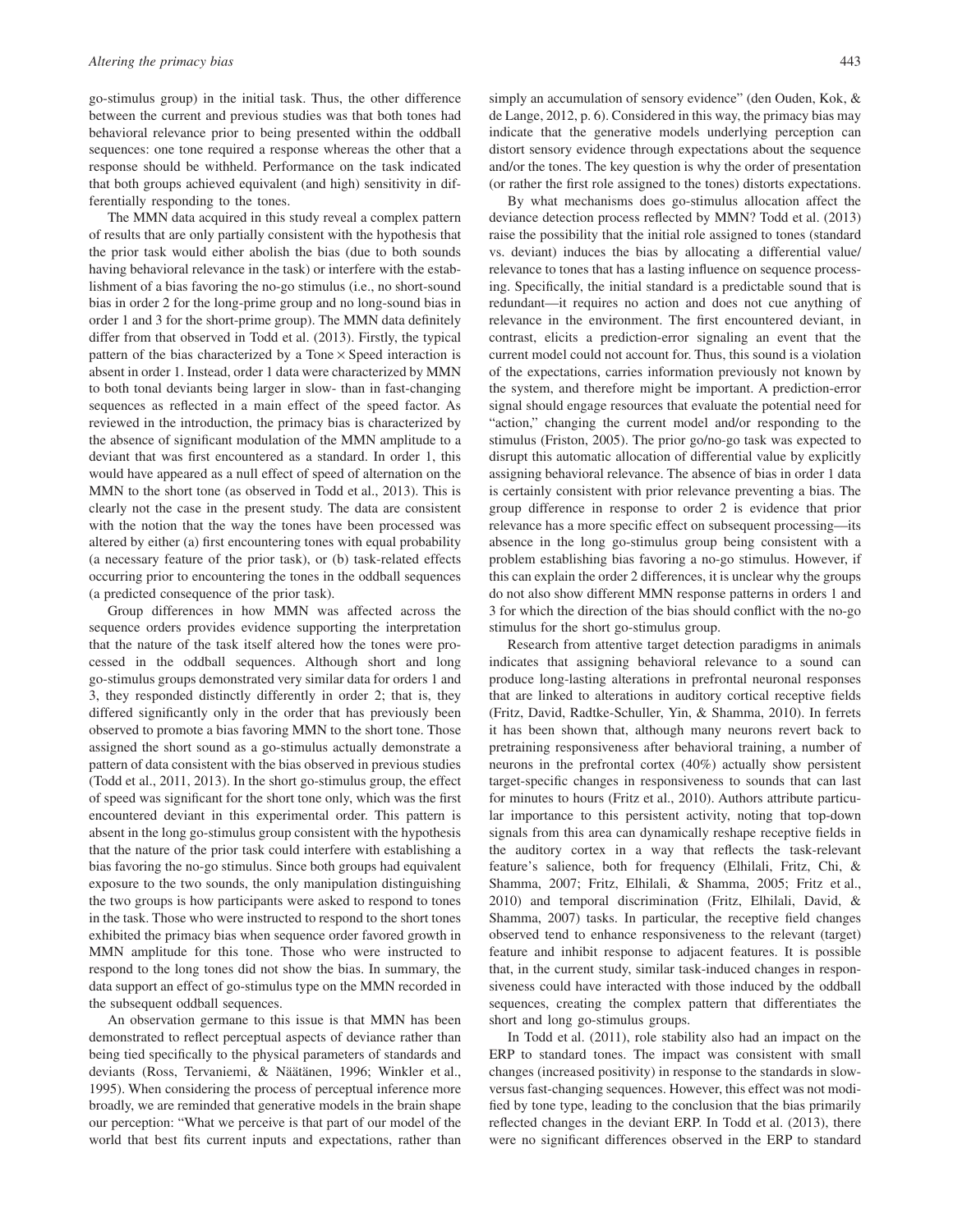tones. In the present study, data for the long tone resemble Todd et al. (2011), with the general trend being a larger positivity in the standard ERP for slow than fast sequences regardless of sequence order or go-stimulus identity. Results differ for the short tone for which the positivity observed for the standard-tone response in the slow-changing sequences is definitely not larger than that in fastchanging sequences; in fact, it is smaller in the slow- than in the fast-changing sequence in order 3. The period of difference in the standard ERP precedes the period over which MMN reaches maximum amplitude (after 150 ms) but could certainly contribute to the early peak evident in the double-peak morphology often visible in the long-tone MMN (see Figure 2). This result highlights the importance of considering change in the standard ERPs as well as in the computed difference waveforms used to measure the MMN. The interaction observed reflects the positivity incrementing in the slow versus the fast sequences, for the long tone only. Although this could indicate a tone effect (i.e., a feature of repeating longer sounds), a similar trend (larger growth in positivity in more stable sequences for the sound that was the first deviant) is visible but not significant in Todd et al. (2011), Figure 3C. It is present both in the group who heard all sequences beginning with the short sound as the first deviant as well as in those who heard the same sequences with the long sound as the first deviant. It is therefore possible that the primacy bias does indeed affect response to both standards and deviants, with the latter dominating the effect.

In the present study, main effects and interactions were restricted to the slow-sequence data. Precision in error estimation is a factor influencing predictive inferences and will have an impact on the degree to which model adjustments are made. One interpretation of the selective effect on slow-sequence data is that the instability in faster-changing sequences limits MMN amplitude due to overall lower precision in a less stable (noisy) environment (Friston, 2005). The power to demonstrate differential impact of group membership or order on fast sequence MMN may therefore be limited. It is noteworthy that significant order effects have been demonstrated on fast-sequence MMNs previously (Todd et al., 2013). However, in the current data, there are clearly no significant effects of this type.

There are a number of limitations to consider in interpreting the present data. Firstly, the duration of the tones was not symmetrically varied with group and order. Although the bias has clearly been shown to exist when sequence speeds are counterbalanced (Todd et al., 2011) and when tone orders are reversed (Todd et al., 2013), it remains unclear whether the properties of the tones are rendered then differentially sensitive to the effects induced by the prior task. Secondly, we have attributed the absence of bias in order 1 to performing a prior task, but it is of course possible that the bias observed previously was simply absent in this sample. Although the effect size of the bias observed in Todd et al. (2013) was reasonably large (Cohen's  $d = 1.4$ ; Cohen, 1992), this finding is new, and although it has replicated the results of a prior study (Todd et al., 2011), it should still be considered cautiously. Thirdly, we suggest that animal research showing enduring effects of the behavioral relevance of sound may translate to the task performed by human participants in the present study. There is no direct measure of such effects in the current study. Finally, a Tone  $\times$ Speed interaction was observed on the standard-stimulus ERPs in the present study, raising caution about computing differences waveforms. The practice of balancing the physical features in computing the difference waveform risks confounding effects that are taking place in one block (where the sound is a standard) with those in another block (where it is the deviant). This highlights the importance of inspecting change in the original ERPs rather than only examining MMNs in isolation.

In conclusion, the primacy bias modulation of MMN amplitude was abolished in this sample where the unattended sound sequence had been preceded by a go/no-go task featuring the same sounds. The data are partially consistent with the possibility that the prior task primes the response to auditory stimuli in a way that interacts with the mechanisms that give rise to the bias. Although it is possible that the initial disruption of the bias in order 1 could be attributed to equivalent prior exposure to the two sounds (hence, no go-stimulus group differences), the group differentiation in order 2 indicates that the nature of the task performed (the assigned go-stimulus) has a lasting effect on how sound sequences are processed. These data imply a relatively long-term impact of prior learning about relevance on responsiveness to subsequent sound.

### **References**

- Bendixen, A., Roeber, U., & Schröger, E. (2007). Regularity extraction and application in dynamic auditory stimulus sequences. *Journal of Cognitive Neuroscience*, *19*, 1664–1677.
- Cohen, J. (1992). A power primer. *Psychological Bulletin 112*, 155– 159.
- Cowan, N., Winkler, I., Teder, W., & Näätänen, R. (1993). Memory prerequisites of mismatch negativity in the auditory event-related potential (ERP). *Journal of Experimental Psychology—Learning Memory and Cognition*, *19*, 909–921.
- den Ouden, H. E. M., Kok, P., & de Lange, F. P. (2012). How prediction errors shape perception, attention and motivation. *Frontiers in Psychology*, *3*, 1–12.
- Elhilali, M., Fritz, J. B., Chi, T.-S., & Shamma, S. A. (2007). Auditory cortical receptive fields: Stable entities with plastic abilities. *Journal of Neuroscience 27*, 10372–10382.
- Friston, K. (2005). A theory of cortical responses. *Philosophical Transactions of the Royal Society of London—Series B: Biological Sciences*, *360*, 815–836.
- Fritz, J. B., David, S. V., Radtke-Schuller, S., Yin, P., & Shamma, S. A. (2010). Adaptive, behaviorally gated, persistent encoding of taskrelevant auditory information in ferret frontal cortex. *Nature Neuroscience*, *13*, 1011–1019.
- Fritz, J. B., Elhilali, M., David, S. V., & Shamma, S. A. (2007). Does attention play a role in dynamic receptive field adaptation to changing acoustic salience in A1? *Hearing Research*, *229*, 186– 203.
- Fritz, J. B., Elhilali, M., & Shamma, S. A. (2005). Differential dynamic plasticity of A1 receptive fields during multiple spectral tasks. *Journal of Neuroscience 25*, 7623–7635.
- Garrido, M. I., Friston, K. J., Kiebel, S. J., Stephan, K. E., Baldeweg, T., & Kilner, J. M. (2008). The functional anatomy of the MMN: A DCM study of the roving paradigm. *NeuroImage*, *42*, 936–944.
- Giese-Davis, J. E., Miller, G. A., & Knight, R. A. (1993). Stimulus mismatch effects in anhedonia and dysthymia. *Psychophysiology*, *30*, 646– 656.
- Jacobsen, T., & Schröger, E. (2003). Measuring duration mismatch negativity. *Clinical Neurophysiology*, *114*, 1133–1143.
- Joutsiniemi, S. L., Ilvonen, T., Sinkkonen, J., Huotilainen, M., Tervaniemi, M., Lehtokoski, A., . . . Näätänen, R. (1998). The mismatch negativity for duration decrement of auditory stimuli in healthy subjects. *Electroencephalography and Clinical Neurophysiology*, *108*, 154–159.
- Kujala, T., Tervaniemi, M., & Schröger, E. (2007). The mismatch negativity in cognitive and clinical neuroscience: Theoretical and methodological considerations. *Biological Psychology*, *74*, 1–19.